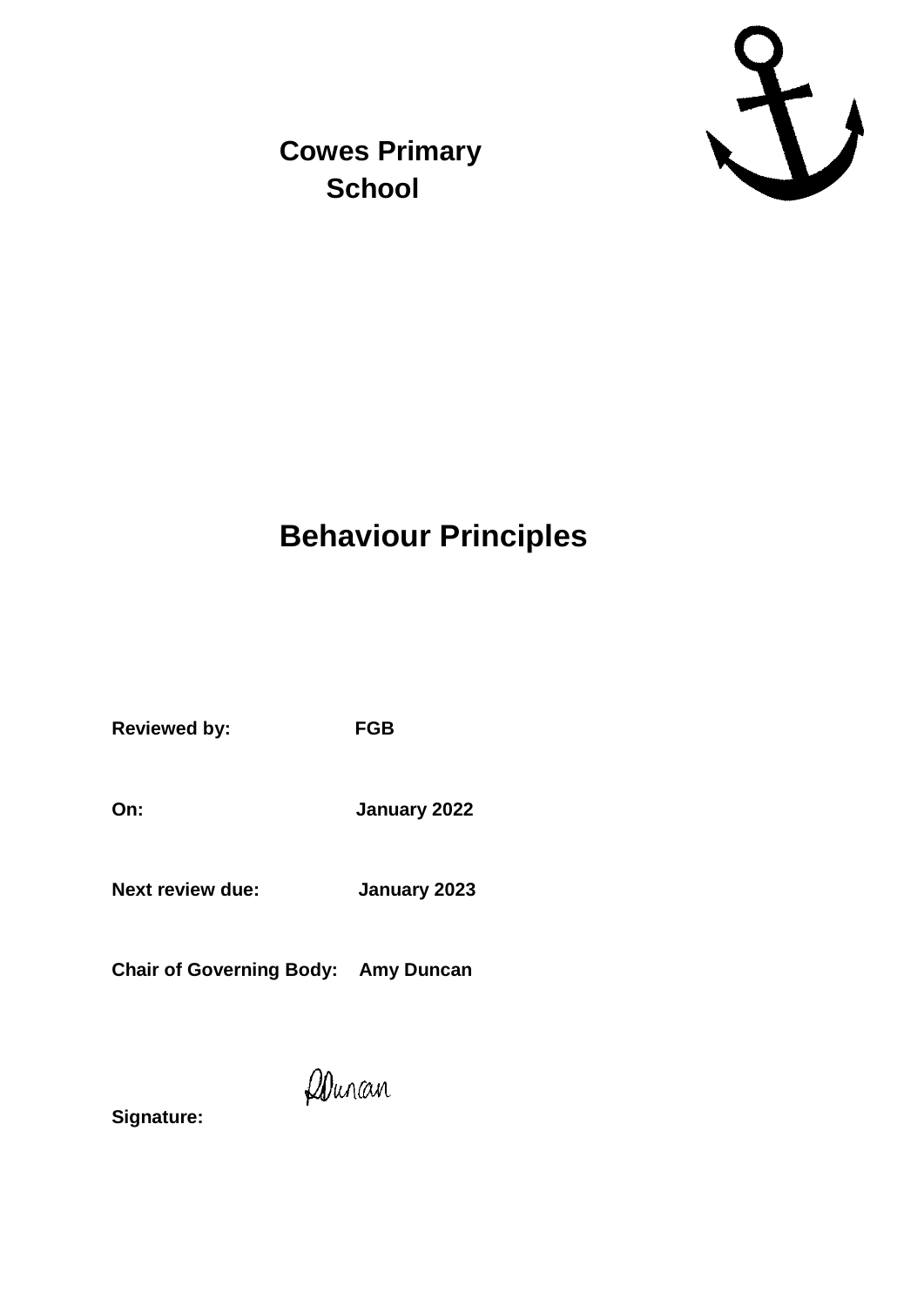The Education and Inspectors Act 2006 and DfE guidance (Behaviour in Schools, 2012) requires the Governors to make and frequently review, a written statement of general behaviour principles to guide the Headteacher in determining measures to promote good behaviour.

## **This is a statement of principles, not practice.**

Practical applications of these principles are the responsibility of the Headteacher. The statement as been adopted by the Governing Board as a whole, following consultation with the Headteacher, parents, staff and pupils.

The Governors at Cowes Primary, believe that high standards of behaviour lie at the heart of a successful School, enabling children to make the best possible progress in all aspects of their School life.

At Cowes Primary, we value everyone as an individual, capable of growth, change and development. Our relationships are underpinned by the principles of Right to Learn, Right to be Respected and Right to be Safe for all. We have high expectations that support the development of our pupils as effective and responsible citizens.

The purpose of this statement is to give guidance to the Headteacher in drawing up the Behaviour Policy by stating the principles that the Governors expect to be followed. The Governors expect any policy or actions to be in accordance with their responsibility under equality legislation.

## **Principles:**

• All children, staff and visitors have the right to feel safe at all times at School

• Cowes Primary is an inclusive School. All members of the School community should be free from discrimination of any sort. Measures to protect children should be set out in the Behaviour and Equality policies

• Class rules should be clearly displayed and agreed with the class in September. Governors expect these rules to be consistently applied by the relevant staff and children

• Governors would like to see a wide range of rewards, consistently and fairly applied in such a way as to encourage and reward good behaviour around School

• Sanctions for unacceptable/poor behaviour should be known and understood by all staff and pupils and consistently applied

• It is recognised that the use of rewards and sanctions must have regard to the individual situation and the individual student and the Headteacher is expected to